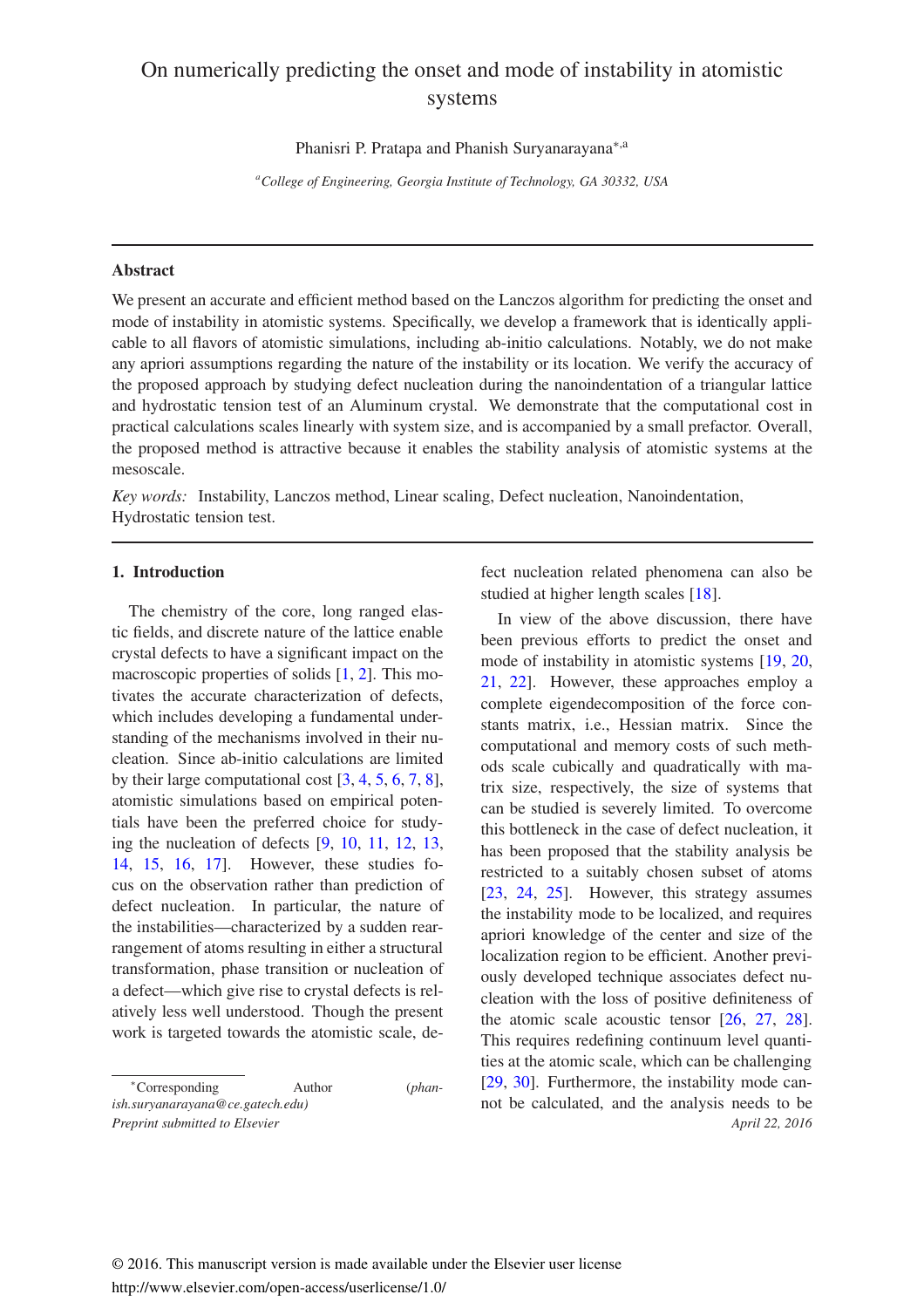performed for every atom, which can make it inefficient.

In this work, we develop a framework based on the Lanczos method for accurately and efficiently predicting the onset and mode of instability in atomistic systems. Notably, the approach scales linearly with respect to the number of atoms in terms of computational cost as well as memory, and possesses a small prefactor, making it a viable choice for large systems. In addition, it does not require any apriori knowledge of the nature or location of the instability, making it widely applicable. We verify the proposed approach by studying defect nucleation during the nanoindentation of a triangular lattice and hydrostatic tension test of an Aluminum crystal.

## 2. Instability criterion

Consider a system of  $N$  atoms in a  $S \in \{1, 2, 3\}$  dimensional space. Let  $\alpha$  denote the loading parameter and  $\mathbf{r}$  =  $\begin{bmatrix} \mathbf{r}_1 & \mathbf{r}_2 & \dots & \mathbf{r}_N \end{bmatrix}^T$  $\in \mathbb{R}^{SN \times 1}$  represent the atomic configuration. On performing a second order expansion of the system's energy  $W(\alpha, \mathbf{r})$  about some configuration  $\mathbf{r}^*$  (for fixed  $\alpha$ ), we arrive at

$$
W(\alpha, \mathbf{r}) \approx W(\alpha, \mathbf{r}^*) + \mathbf{f}(\alpha, \mathbf{r}^*)^T(\mathbf{r} - \mathbf{r}^*)
$$
  
+ 
$$
\frac{1}{2}(\mathbf{r} - \mathbf{r}^*)^T \mathbf{H}(\alpha, \mathbf{r}^*)(\mathbf{r} - \mathbf{r}^*) , \quad (1)
$$

where

$$
\mathbf{f}(\alpha, \mathbf{r}) = \begin{bmatrix} \frac{\partial W}{\partial \mathbf{r}_1} \\ \frac{\partial W}{\partial \mathbf{r}_2} \\ \vdots \\ \frac{\partial W}{\partial \mathbf{r}_N} \end{bmatrix} \in \mathbb{R}^{SN \times 1}
$$
 (2)

represents the force on the atoms and

$$
\mathbf{H}(\alpha, \mathbf{r}) = \begin{bmatrix} \frac{\partial^2 W}{\partial \mathbf{r}_1^2} & \frac{\partial^2 W}{\partial \mathbf{r}_1 \mathbf{r}_2} & \cdots & \frac{\partial^2 W}{\partial \mathbf{r}_1 \mathbf{r}_N} \\ \frac{\partial^2 W}{\partial \mathbf{r}_2 \mathbf{r}_1} & \frac{\partial^2 W}{\partial \mathbf{r}_2^2} & \cdots & \frac{\partial^2 W}{\partial \mathbf{r}_2 \mathbf{r}_N} \\ \vdots & \vdots & \ddots & \vdots \\ \frac{\partial^2 W}{\partial \mathbf{r}_N \mathbf{r}_1} & \frac{\partial^2 W}{\partial \mathbf{r}_N \mathbf{r}_2} & \cdots & \frac{\partial^2 W}{\partial \mathbf{r}_N^2} \end{bmatrix} \in \mathbb{R}^{SN \times SN}
$$

denotes the Hessian, also referred to as the force constants matrix.

We are interested in predicting the onset and mode of instability as the loading parameter  $\alpha$  is varied. To this end, we now define the instability criterion for some given  $\alpha$ . Let  $\mathbf{r}_{\alpha}^{*}$  represent the corresponding equilibrium atomic configuraton, i.e.,  $f(\alpha, r^*_{\alpha}) = 0$ . The stability of the atomistic system can then be determined by the sign of the stability parameter

$$
\lambda_{\alpha}^* = \min_{\substack{\mathbf{V} \\ \|\mathbf{V}\|^2 = 1}} \mathbf{v}^T \mathbf{H}_{\alpha}^* \mathbf{v},\tag{4}
$$

where  $\|\mathbf{v}\|$  represents the  $l_2$  norm of **v**, and  $\mathbf{H}_{\alpha}^* =$  $H(\alpha, r^*_{\alpha})$ . In particular, the system is unstable if

$$
\lambda^*_{\alpha} < 0 \tag{5}
$$

which indicates that the configuration  $\mathbf{r}_{\alpha}^{*}$  does not correspond to a minimum in the energy landscape, i.e.,  $W(\alpha, \mathbf{r})$  is not convex about  $\mathbf{r}_{\alpha}^*$ . The nature of the mode  $v^*_{\alpha}$ —the minimizer of the variational problem in Eqn. 4—provides information about the type of instability, and can be used to ascertain whether it corresponds to the nucleation of a defect.

It is worth noting that in the above discussion, we do not account for additional constraints that may be prescribed on the system. For example, it is common to hold the positions of some of the atoms fixed in practical calculations. In such a situation, the components of v corresponding to the fixed atoms need to be enforced to be zero while solving the variational problem in Eqn. 4. Equivalently, the stability analysis can be restricted to the movable atoms by eliminating the rows and columns of  $\mathbf{H}_{\alpha}^*$  that correspond to the fixed atoms.

### 3. Lanczos framework for stability analysis

In order to check the stability of the system at any given loading parameter  $\alpha$ , the variational problem in Eqn. 4 needs to be solved. The corresponding Euler-Lagrange equation is

$$
\mathbf{H}_{\alpha}^* \mathbf{v} = \lambda \mathbf{v} \,, \tag{6}
$$

where  $\lambda$  is the Lagrange multiplier used to enforce the constraint. It follows that the lowest eigenvalue and corresponding eigenvector of  $\mathbf{H}_{\alpha}^{*}$  coincide with the stability parameter  $\lambda_{\alpha}^{*}$  and mode  $\mathbf{v}_{\alpha}^*$ , respectively. Instead of solving for  $\lambda_{\alpha}^*$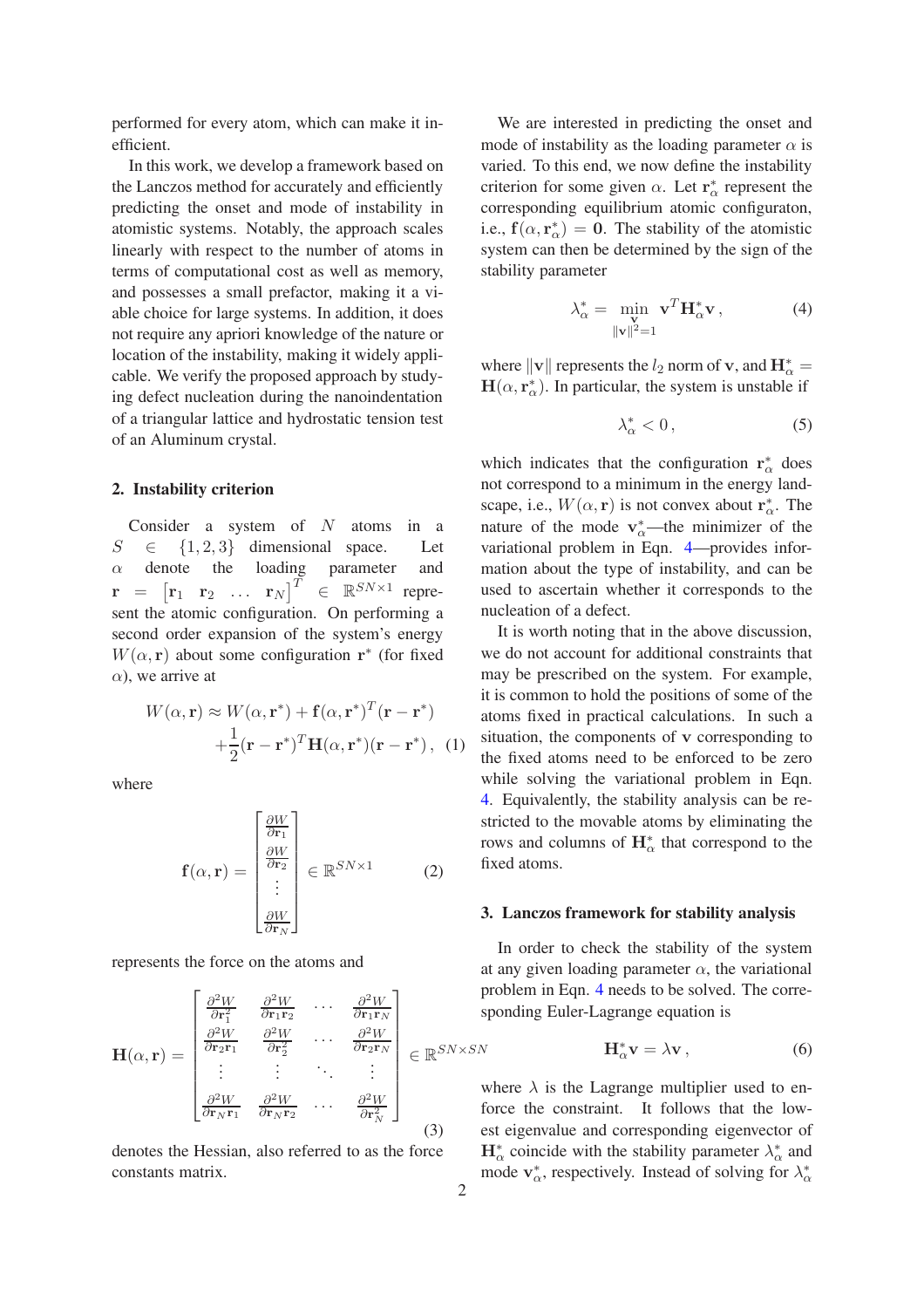and  $v^*_{\alpha}$  alone, it is common to eigendecompose  $H_{\alpha}^{*}$  [19, 20, 21, 22], i.e., compute all its eigenvalues and eigenvectors. However, the computational and memory costs of such a procedure scale as  $\mathcal{O}(N^3)$  and  $\mathcal{O}(N^2)$  with respect to the number of atoms, respectively, which severely restricts the size of systems that can be studied. In order to overcome this limitation, it has been proposed that the stability analysis be restricted to a suitably chosen subset of atoms [23, 24, 25]. However, such techniques assume  $v^*_{\alpha}$  to be localized, and even then they need apriori knowledge of the location and size of the localization region to be efficient. In addition, they require the original ordering of the eigenvalues to remain unaffected by the localization. Such assumptions/approximations can lead to inaccurate results, as demonstrated by the results in Section 4.

In view of the above discussion, we propose calculating  $\lambda_{\alpha}^*$  and  $\mathbf{v}_{\alpha}^*$  using the implicitly restarted [31] version of the Lanczos method [32] outlined in Algorithm 1. In the Lanczos method, a three term recurrence relation is utilized to generate an orthogonal basis  $v_k$  in which  $H^*_{\alpha}$  is a tridiagonal matrix:

$$
\mathbf{J}_{k} = \begin{bmatrix} a_{1} & b_{1} & & & \\ b_{1} & a_{2} & b_{2} & & \\ & \ddots & \ddots & \ddots & \\ & & b_{k-2} & a_{k-1} & b_{k-1} \\ & & & b_{k-1} & a_{k} \end{bmatrix} \in \mathbb{R}^{k \times k},
$$
\n(7)

where  $a_k$  and  $b_k$  are scalars calculated during the iteration. The eigenvalues of  $J_k$  approximate those of  $\mathbf{H}_{\alpha}^{*}$ , with the algebraically smallest and largest ones being the first to converge. Thereafter, the transformation matrix  $V$  consisting of the Lanczos vectors  $v_k$  as columns is used to determine the eigenmode  $v^*_{\alpha}$ . In this work, rather than explicitly form the matrix  $\mathbf{H}_{\alpha}^{*}$ , we utilize the finite-difference approximation for the product of  $\mathbf{H}_{\alpha}^*$  with any vector w:

$$
\mathbf{H}^* \mathbf{w} \approx \frac{\mathbf{f}(\alpha, \mathbf{r}_\alpha^* + \varepsilon \mathbf{w}) - \mathbf{f}(\alpha, \mathbf{r}_\alpha^*)}{\varepsilon}, \quad (8)
$$

where  $\varepsilon$  is an appropriately small parameter. In doing so, each matrix-vector product is replaced with one force evaluation, since  $f(\alpha, r^*_{\alpha})$ is readily available. Such a strategy is attractive because of the substantial reduction in the computational cost and memory storage requirements, particularly when the interactions are relatively long-ranged. In addition, since the second order derivatives of the energies are not required, the exact same implementation can be interfaced with any flavor of atomistic simulation, including those where the second derivatives are hard/expensive to evaluate, e.g. electronic structure calculations.

| Algorithm 1: Lanczos algorithm for deter-                      |  |  |  |
|----------------------------------------------------------------|--|--|--|
| mining the stability parameter $\lambda_{\alpha}^{*}$ and mode |  |  |  |
| $\mathbf{v}^*_\alpha$                                          |  |  |  |

| <b>Input:</b> $\mathbf{v}_0 = \mathbf{v}_g /   \mathbf{v}_g   \in \mathbb{R}^{\overline{SN} \times 1}$        |
|---------------------------------------------------------------------------------------------------------------|
| $\mathbf{v}_1 = \mathbf{H}_\alpha^* \mathbf{v}_0$                                                             |
| $a_1 = \mathbf{v}_0^T \mathbf{v}_1$                                                                           |
| ${\bf v}_1={\bf v}_1-a_1{\bf v}_0$                                                                            |
| $b_1 =   \mathbf{v}_1  $                                                                                      |
| ${\bf v}_1={\bf v}_1/b_1$                                                                                     |
| repeat $k = 2, 3, \ldots$                                                                                     |
| $\mathbf{v}_k = \mathbf{H}_\alpha^* \mathbf{v}_{k-1}$                                                         |
| $a_k = \mathbf{v}_{k-1}^T \mathbf{v}_k$                                                                       |
| ${\bf v}_k={\bf v}_k-a_k{\bf v}_{k-1}-b_{k-1}{\bf v}_{k-2}$                                                   |
| $b_k =   \mathbf{v}_k  $                                                                                      |
| $\mathbf{v}_k = \mathbf{v}_k/b_k$                                                                             |
| Eigendecompose $J_k$ . Set $\lambda_{\alpha}^*$ as smallest                                                   |
| eigenvalue, $\mathbf{u}^*$ as the corresponding                                                               |
| eigenvector.                                                                                                  |
| until $k = P$ ;                                                                                               |
| $v^*_{\alpha} = Vu^*$ , where                                                                                 |
| $\mathbf{V} = [\mathbf{v}_1 \quad \mathbf{v}_2 \quad \dots \quad \mathbf{v}_P] \in \mathbb{R}^{SN \times P}.$ |
| Output: $\lambda^*_{\alpha}$ and $v^*_{\alpha}$                                                               |

The potentials employed in atomistic simulations are typically short-ranged, whereby  $\mathbf{H}_{\alpha}^{*}$  is a sparse matrix whose sparsity increases with system size. Furthermore, the number of iterations required for convergence to a prespecified tolerance is independent of the size of  $\mathbf{H}^*_{\alpha}$ [33], which makes the overall computational and memory costs scale as  $\mathcal{O}(N)$  with respect to the number of atoms. In fact, this scaling becomes independent of system size when  $\mathbf{v}_{\alpha}^*$  is localized and a good starting guess  $v_q$  is provided. Notably, if Newton's method is used in conjunction with the minimum residual (MINRES) method [34],  $\lambda_{\alpha}^{*}$  and  $\mathbf{v}_{\alpha}^{*}$  can be calculated with practically zero computational effort in addition to that required for determining the equilibrium position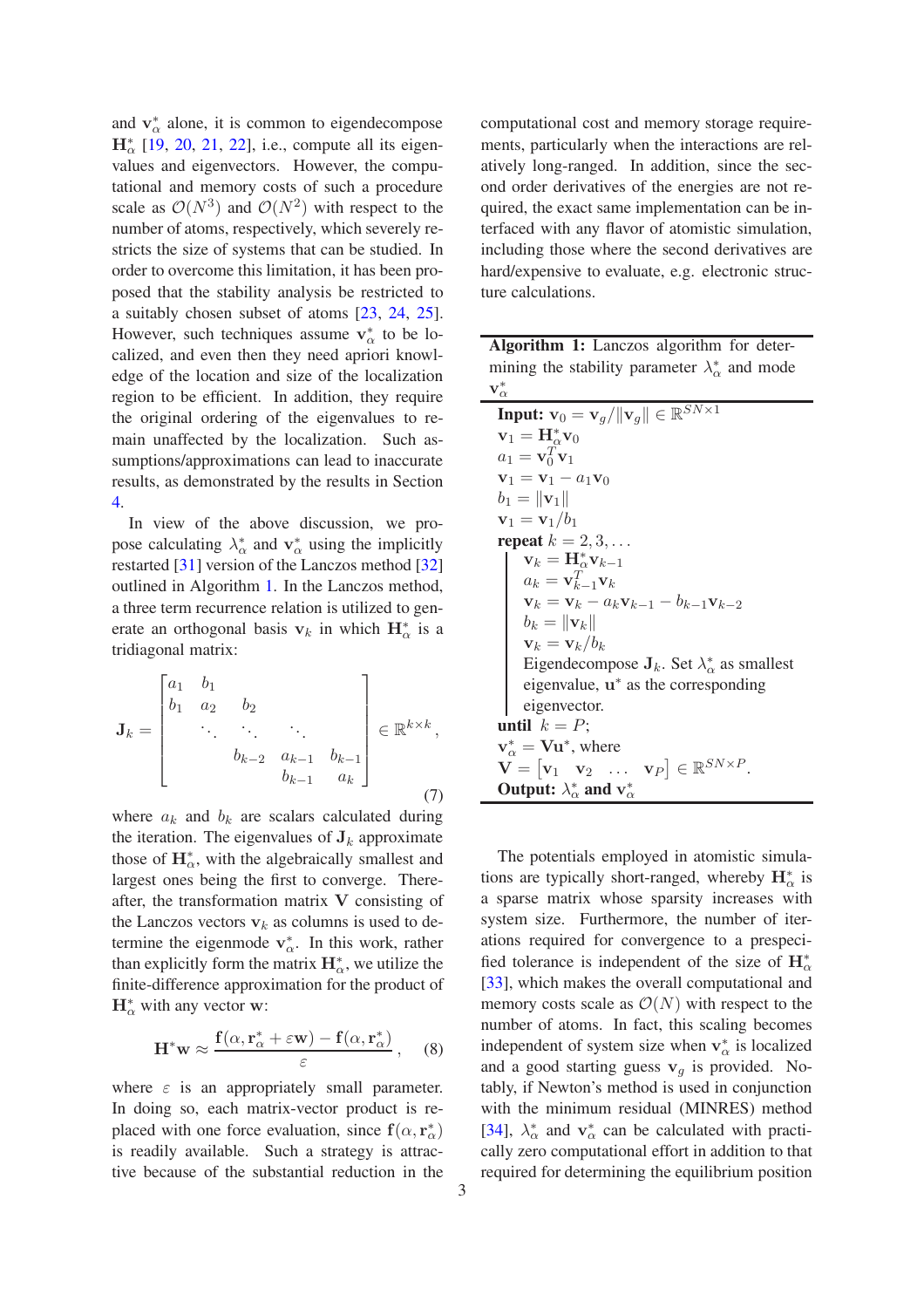of the atoms. This is possible because the Lanczos vectors  $v_k$  are generated as part of the MIN-RES algorithm, whereby  $\lambda_{\alpha}^*$  and  $\mathbf{v}_{\alpha}^*$  can be estimated using the data from the last linear solve. Indeed, the  $\lambda_{\alpha}^*$  and  $\mathbf{v}_{\alpha}^*$  so determined can be further refined by setting  $v_g = v^*_{\alpha}$  as the starting guess for the Lanczos method, which should then converge extremely rapidly.

The Lanczos framework as presented above is suitable for calculating the lowest eigenvalue and corresponding eigenvector of  $\mathbf{H}_{\alpha}^*$ . However, several lowest eigenvalues and corresponding eigenvectors may be required in certain situations, e.g. post-bifurcation stability analysis [21, 22]. The Lanczos method in Algorithm 1 is applicable to such situations, albeit with minor modifications. It is also possible that higher order derivatives of the energy may be needed while performing asymptotic analysis near critical points, e.g. Lyapunov-Koiter-Schmidt decomposition [35]. In such situations, it is envisioned that the finite-difference approximation in Eqn. 8 can be suitably generalized.

#### 4. Examples and results

In this section, we verify the accuracy and efficiency of the proposed approach for predicting defect nucleation in atomistic systems. In all the simulations, we use the Lanczos method [32] described in Algorithm 1 in conjunction with implicit restarts [31]. We choose  $\varepsilon = 10^{-6}$  for approximating the product of  $\mathbf{H}^*_{\alpha}$  with any vector. For modeling the interaction between atoms in a triangular lattice, we utilize the Lennard-Jones potential [36]:

$$
\mathcal{E}_{LJ}(r) = \begin{cases} \epsilon_0 \left[ \left( \frac{\sigma}{r} \right)^{12} - 2 \left( \frac{\sigma}{r} \right)^6 \right] & \text{if } r \le r_c \\ 0 & \text{if } r > r_c \end{cases}
$$
\n
$$
(9)
$$

with the parameters  $\epsilon_0 = 1$  eV,  $\sigma = 1.1225$  Å and  $r_c = 2.5$  Å, which results in a equilibrium lattice constant of  $a_0 = 1.1327$  Å. For modeling the interaction of Aluminum atoms in a face-centered cubic (FCC) lattice, we employ the Morse approximation to the Lennard-Jones potential [37]:

$$
\mathcal{E}_M(r) = \begin{cases} \epsilon_0 \left[ e^{-12\frac{(r-\sigma)}{\sigma}} - 2e^{-6\frac{(r-\sigma)}{\sigma}} \right] & \text{if } r \le r_c \\ 0 & \text{if } r > r_c \end{cases}
$$
(10)

with the parameters  $\epsilon_0 = 0.17$  eV,  $\sigma = 2.92$  Å, and  $r_c = 10 \text{ Å}$ , which results in a equilibrium lattice constant of  $a_0 = 4.0572$  Å. During geometry optimization, we determine the equilibrium position of atoms using the trust-region dogleg algorithm [38] with tolerances of  $1 \times 10^{-12}$  eV and  $1 \times 10^{-12}$  eV/Å for the energy and forces, respectively. The tolerance for the energy represents the normalized change in the total energy, whereas the tolerance for the force denotes the maximum force on any atom.

#### *4.1. Accuracy and convergence*

We first verify the convergence of the proposed approach to the machine precision accurate result. For this study, we consider a FCC Aluminum lattice at the bulk lattice constant of  $a_0 = 4.0572$  Å with the atomic interactions governed by the Morse approximation potential in Eqn. 10. We subject the lattice to a hydrostatic stretch of  $\eta = 1.13$ , at which point the system is unstable (Section 4.2). In Fig. 1, we plot the convergence of  $\lambda_{\alpha}^*$  and  $\mathbf{v}_{\alpha}^*$  during the Lanczos iteration—starting from a random guess  $v<sub>q</sub>$ —for systems consisting of 5324 and 10976 atoms. Since  $\lambda_{\alpha}^*$  is three-fold degenerate, we utilize the subspace spanned by the three corresponding eigenvectors to check for the convergence of  $v^*_{\alpha}$ . Specifically, we define the error in  $v^*_{\alpha}$  to be the angle between the computed and converged subspaces. We observe that there is rapid convergence in both  $\lambda_{\alpha}^*$  and  $\mathbf{v}_{\alpha}^*$ , with an accuracy of even 10−<sup>6</sup> attained in modest number of force evaluations. Overall, we conclude that the proposed method can accurately determine the stability parameter  $\lambda_{\alpha}^{*}$  and the corresponding mode  $v^*_{\alpha}$ .

## *4.2. Examples*

## *4.2.1. Nanoindentation of a triangular lattice*

We now study the nucleation of a dislocation during nanoindentation [39] using the LAMMPS [40] framework. Specifically, we consider a triangular lattice with bulk lattice constant of 1.1327 Å in a rectangular domain of size  $45.308 \times 19.619$  Å, the origin being located at the bottom left corner. We hold the bottom two rows of atoms fixed throughout the simulation, and enforce periodic boundary conditions on the lateral sides of the domain, i.e., on the edges corresponding to  $x = 0$  Å and  $x = 45.308$  Å.

,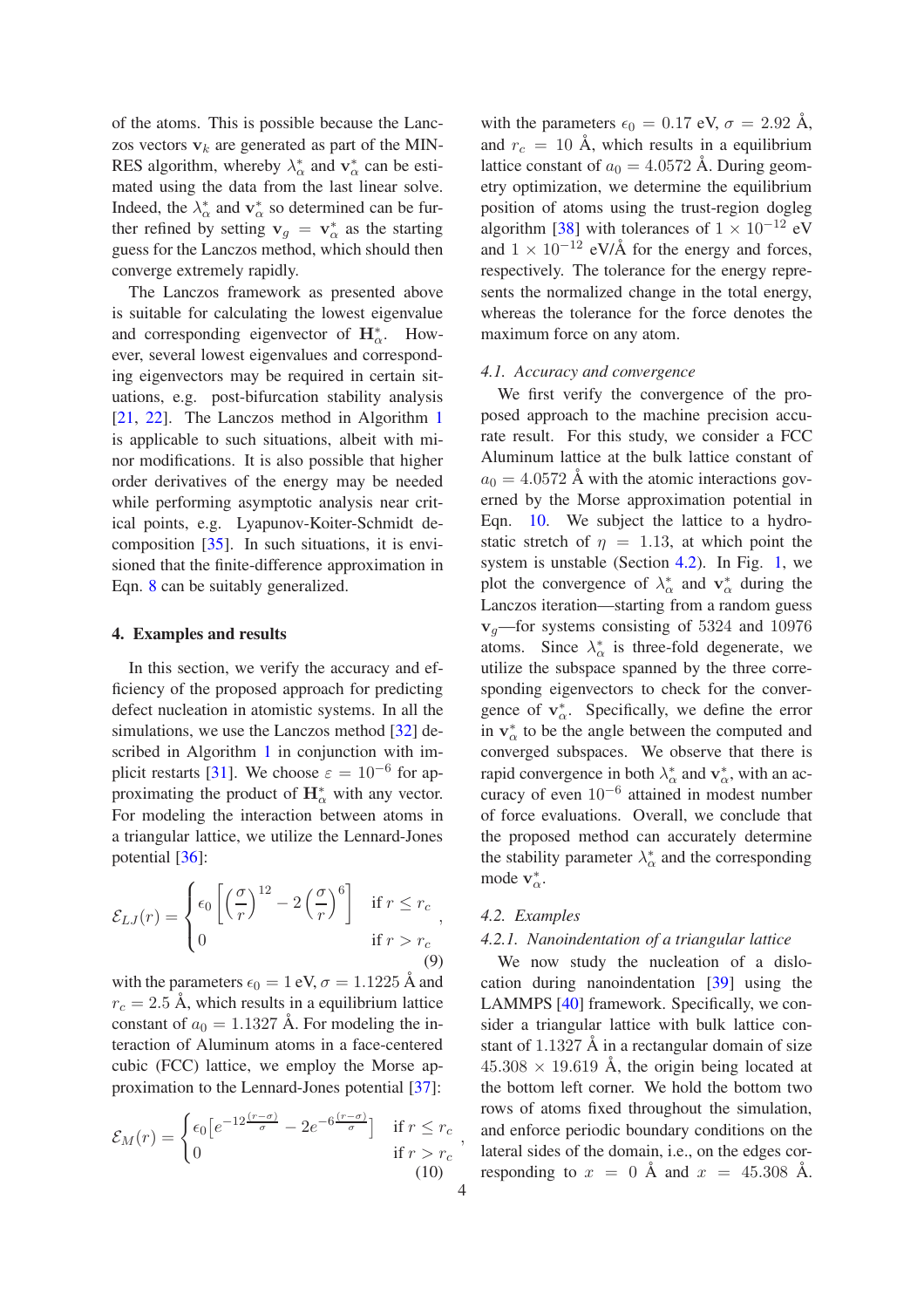

(b) Mode  $v^*_{\alpha}$ 

Figure 1: Convergence of the stability parameter  $\lambda^*_{\alpha}$  and mode  $\mathbf{v}_{\alpha}^{*}$  during the implicitly restarted Lanczos iteration. The error in the three-fold degenerate  $\lambda_{\alpha}^{*}$  denotes the absolute value of the difference from the converged value. The error in  $v^*_{\alpha}$  corresponds to the angle between the subspaces spanned by the computed and converged eigenvectors corresponding to  $\lambda_{\alpha}^*$ .

We model the spherical indenter with a repulsive force of the form [41]

$$
\mathcal{F}(r) = \begin{cases}\n-K(R-r)^2 & \text{if } r \le R \\
0 & \text{if } r > R\n\end{cases},\n\tag{11}
$$

where  $r$  is the distance from the center of the indenter,  $R$  is the radius of the indenter and  $K$  is the strength of the indenter. In this study, we choose the parameters  $R = 9.8095 \text{ Å}$  and  $K = 882.84$  $eV\hat{A}^3$ .

We start with the center of the indenter at  $(22.6540, 25.5047)$  Å, and displace it in the negative y direction in steps of  $1.9619 \times 10^{-3}$  Å until  $\lambda_{\alpha}^{*}$  becomes negative. Then, starting from the previous step, the step size is reduced by half and the procedure is repeated until the indentation

depth at which the instability is predicted is accurate to within  $5 \times 10^{-4}$  Å. Subsequently, the indentation is continued from the indentation depth at which the first negative  $\lambda_{\alpha}^{*}$  was encountered with the original step size of  $1.9619 \times 10^{-3}$  Å. At this point, the mode  $v^*_{\alpha}$  corresponding to the the onset of instability is used to generate a good starting guess so as to converge to a minimum energy configuration. In Fig. 2, we plot the stability parameter  $\lambda_{\alpha}^{*}$  as a function of the indenter displacement. We observe that there is a steady increase in  $\lambda_{\alpha}^*$  during the initial stages of nanoindentation, before it undergoes an extremely sharp drop close to the point of instability, which occurs at an indenter displacement of 1.5474 Å. As shown in Fig. 3, the minimum energy configurations after the point of instability show the presence of a dislocation. Therefore, we expect the instability mode  $v^*_{\alpha}$  to predict the nucleation of a dislocation, a result we verify next.



Figure 2: Variation of the stability parameter  $\lambda_{\alpha}^{*}$  during the nanoindentation test. The inset magnifies the plot close to the point of instability.



Figure 3: Minimum energy configuration subsequent to the onset of instability during the nanoindentation test. Figure generated using AtomEye [42]

Since  $v^*_{\alpha}$  and  $-v^*_{\alpha}$  are two equivalent mini-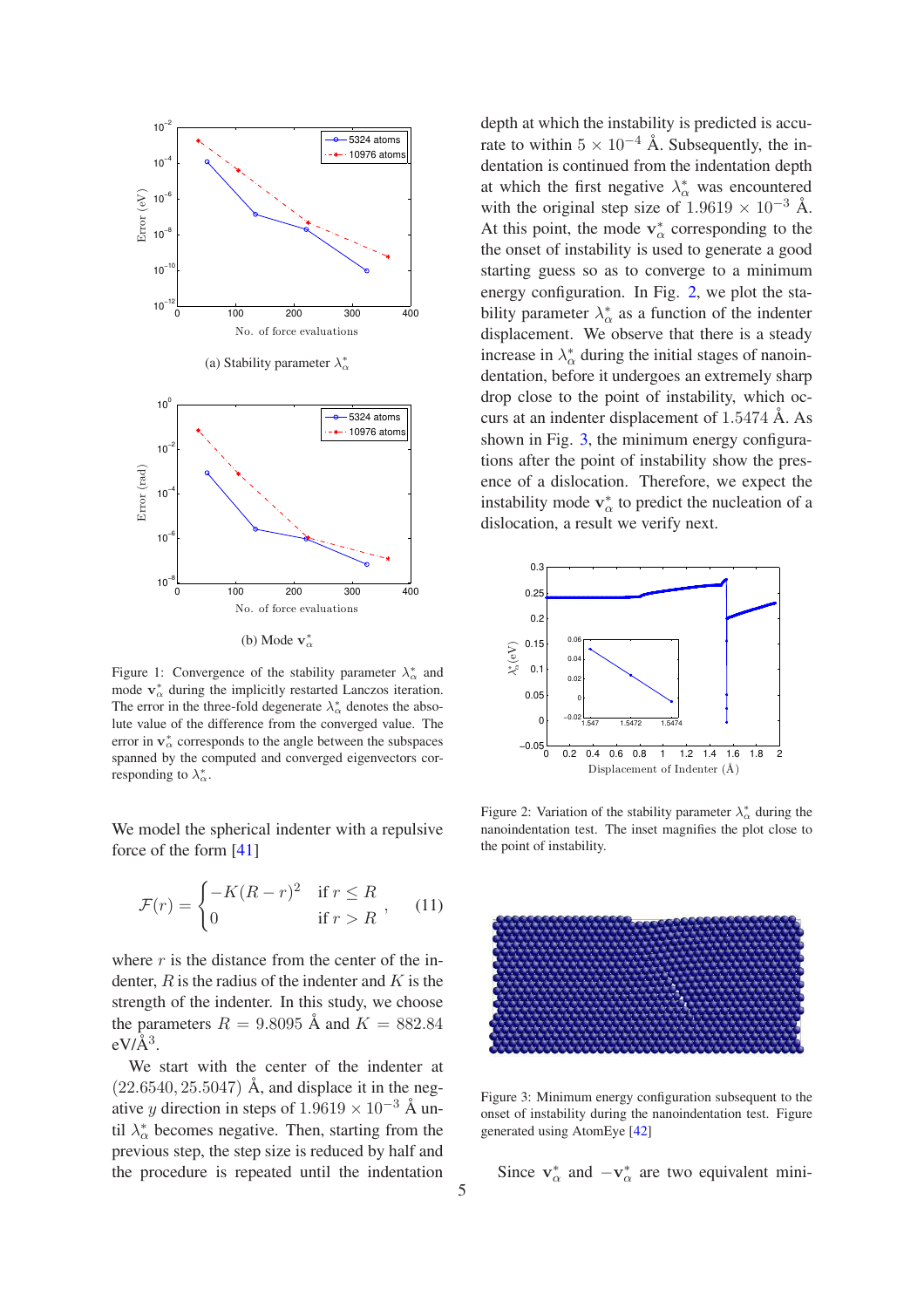mizers of the variational problem in Eqn. 4, we present in Fig. 4 the configurations obtained by adding and subtracting  $v^*_{\alpha}$  to the unstable configuration. We observe dislocations nucleating from the surface, with slip predicted on either of the two possible slip planes. This is to be expected since both slip configurations are equally probable based on symmetry considerations. In practical computations, one configuration is picked over the other due to the presence of round-off errors. Indeed, the configuration obtained by subtracting  $v^*_{\alpha}$  is in very good agreement with the numerical result presented in Fig. 3. The need for  $v^*_{\alpha}$  to be able to predict both symmetry related slip configurations indicates that the trajectory followed by atoms through configurational space is not just one of pure slip. In order to verify this, we plot the contours of the instability mode  $v^*_{\alpha}$  in Fig. 5. We also plot  $v^*_{\alpha}$  in the vicinity of the indenter in Fig. 6. It is clear from these plots that  $v^*_{\alpha}$  is not very localized and in fact has significant components on both the slip planes. Therefore, a localized stability analysis that is restricted to only one of the slip planes is likely to produce inaccurate results.



(a) Unstable configuration plus  $v^*_{\alpha}$ 



(b) Unstable configuration minus  $v^*_{\alpha}$ 

Figure 4: Configurations generated by adding and subtracting  $v^*_{\alpha}$  at the onset of instability during the nanoindentation test. Figures generated using AtomEye [42]



(a) x component of  $\mathbf{v}_{\alpha}^*$ 



(b) y component of  $\mathbf{v}_{\alpha}^*$ 

Figure 5: Contours of  $v^*_{\alpha}$  at the onset of instability during the nanoindentation test. Figures generated using AtomEye [42]



Figure 6: Instability mode  $v^*_{\alpha}$  in the vicinity of the indenter during the nanoindentation test.

#### *4.2.2. Hydrostatic tension test of Aluminum*

We next study the nucleation of defects during the hydrostatic tension test of a FCC Aluminum crystal. Specifically, we consider a system of 27, 436 atoms interacting via the Morse approximation potential in Eqn. 10. The atoms on the boundary are held fixed to prevent any rigid body modes. Starting from the original unstressed state, we apply hydrostatic stretches  $\eta$  in steps of 0.01 until  $\lambda_{\alpha}^{*}$  becomes negative. Subsequently, starting from the previous step, the step size is reduced by half and the procedure is repeated until  $\eta$  at the onset of instability is pre-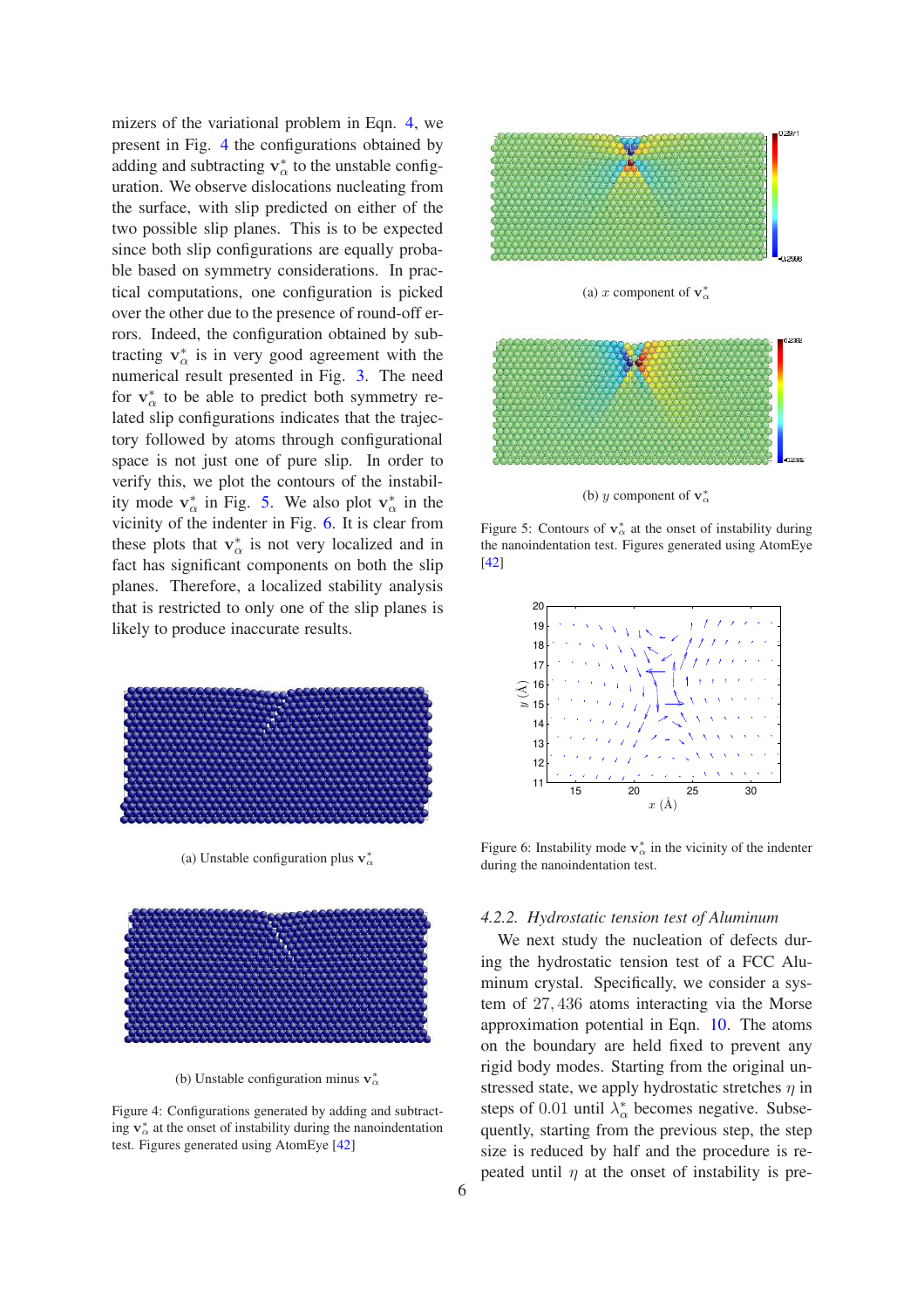dicted to within  $2 \times 10^{-4}$ . In Fig. 7, we plot the variation of the stability parameter during the aforedescribed hydrostatic tension test. We observe that  $\lambda_{\alpha}^{*}$  reduces gradually, with the onset of instability predicted at  $\eta = 1.1214$ . At this point, the stability parameter  $\lambda_{\alpha}^*$  is three-fold degenerate, and therefore any linear combination of the corresponding eigenvectors is a valid mode  $v^*_{\alpha}$ . The instability modes plotted in Fig. 8 appear to predict the formation of multiple voids in the homogeneous lattice.



Figure 7: Stability parameter  $\lambda_{\alpha}^{*}$  as a function of the stretch  $\eta$  during the hydrostatic tension test.

We now investigate the effect of localization on the results presented above. On restricting the stability analysis to atoms within a sphere of radius 10 Å centered at the midpoint of the domain, we find that  $\lambda_{\alpha}^{*}$  is no longer degenerate at the point of instability. In addition, the corresponding mode  $v^*_{\alpha}$  plotted in Fig. 9 appears to predict the formation of a single large void, which is in agreement with the conclusions drawn from a prior localized stability analysis [24]. However, it is clear that these results are very different to those obtained for the full system. Indeed, the results from the localized analysis approach those obtained for the full system as the localization region is increased. This highlights the need for a complete stability analysis in order to accurately predict defect nucleation in atomistic systems.

## *4.3. Scaling and performance*

Finally, we study the scaling and performance of the proposed Lanczos based method and compare it with the QR approach, an efficient technique for eigendecomposition. To ensure a fair comparison, rather than employing a finitedifference approximation for the matrix-vector



(a) First degenerate mode



(b) Second degenerate mode



(c) Third degenerate mode

Figure 8: The instability modes corresponding to the threefold degenerate stability parameter  $\lambda_{\alpha}^{*}$  during the hydrostatic tension test. Only the components in a spherical subdomain of radius 10Å centered at the origin have been plotted.

product in the Lanczos framework, we use the full matrix  $\mathbf{H}_{\alpha}^*$ . We again choose a FCC Aluminum lattice subjected to a hydrostatic stretch of  $\eta = 1.13$  as the representative example. In Fig. 10, we present the computational time to achieve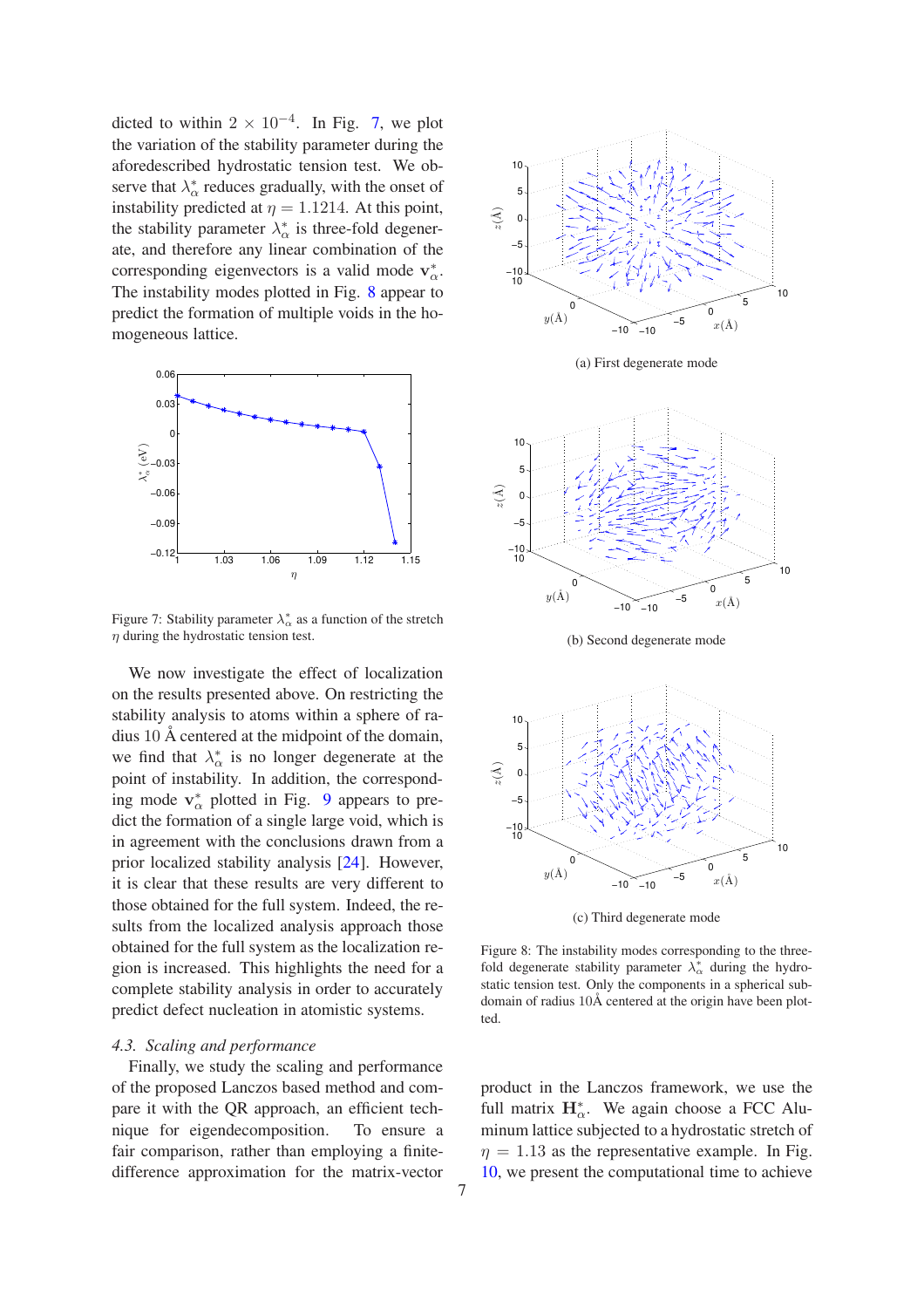

Figure 9: Instability mode  $v^*_{\alpha}$  obtained during the hydrostatic tension test by restricting the stability analysis to a spherical subdomain of radius 10 Å centered at the midpoint of the domain.

an accuracy of  $10^{-5}$  eV in  $\lambda_{\alpha}^{*}$  and  $10^{-5}$  rad in  $v^*_{\alpha}$  for systems ranging from around 1000 to 1, 000, 000 atoms, starting from a random starting guess  $v_a$ . For reference, we also plot lines corresponding to  $\mathcal{O}(N)$  and  $\mathcal{O}(N^3)$  scaling with respect to the number of atoms. Notably, the QR results are restricted to 5324 atoms due to the tremendous computational cost and memory requirements for larger systems. We observe that the proposed Lanczos based approach is able to significantly outperform the QR method. Moreover, it demonstrates  $\mathcal{O}(N)$  scaling with system size compared to the  $\mathcal{O}(N^3)$  scaling of the QR method. In fact, the time taken by the Lanczos method for the 1, 000, 000 atom system is approximately 7 minutes on a single workstation. Indeed, the computational times are expected to be much smaller in practical simulations due to the availability of a good guess. Combined with its extremely good parallel scalability, the proposed approach is suitable for the stability analysis of atomistic systems even at the mesoscale.

## 5. Concluding remarks

We have presented an accurate and efficient approach based on the Lanczos algorithm for predicting the onset and mode of instability in atomistic systems. Specifically, we have developed a computational framework—identically applicable to all flavors of atomistic simulations, including electronic structure calculations—wherein we have not made any apriori assumptions regarding the nature of the instability or its loca-



Figure 10: Comparison of the proposed Lanczos based method with eigendecomposition using the QR method. The solid lines represent  $\mathcal{O}(N)$  and  $\mathcal{O}(N^3)$  scaling with respect to number of atoms.

tion. We have verified the accuracy of the proposed method by studying two examples involving defect nucleation, namely the nanoindentation of a triangular lattice and the hydrostatic tension test of an Aluminum crystal. We have demonstrated that the computational cost scales linearly with the number of atoms—accompanied by a small prefactor—in practical computations. Overall, we conclude that the proposed approach makes it feasible to routinely study the stability of atomistic systems at the mesoscale.

## Acknowledgements

The authors gratefully acknowledge the support of National Science Foundation under Grant Number 1333500. The authors are also thankful for the valuable comments and suggestions of the anonymous referees.

### References

- [1] R. Phillips, Crystals, defects and microstructure: modeling across scales, Cambridge University Press, 2001.
- [2] P. Suryanarayana, K. Bhattacharya, M. Ortiz, Journal of the Mechanics and Physics of Solids 61 (2013) 38– 60.
- [3] P. Suryanarayana, V. Gavini, T. Blesgen, K. Bhattacharya, M. Ortiz, Journal of the Mechanics and Physics of Solids 58 (2010) 256–280.
- [4] P. Suryanarayana, K. Bhattacharya, M. Ortiz, Journal of Computational Physics 230 (2011) 5226–5238.
- [5] P. Motamarri, M. R. Nowak, K. Leiter, J. Knap, V. Gavini, Journal of Computational Physics 253 (2013) 308–343.
- [6] A. S. Banerjee, R. S. Elliott, R. D. James, Journal of Computational Physics 287 (2015) 226–253.